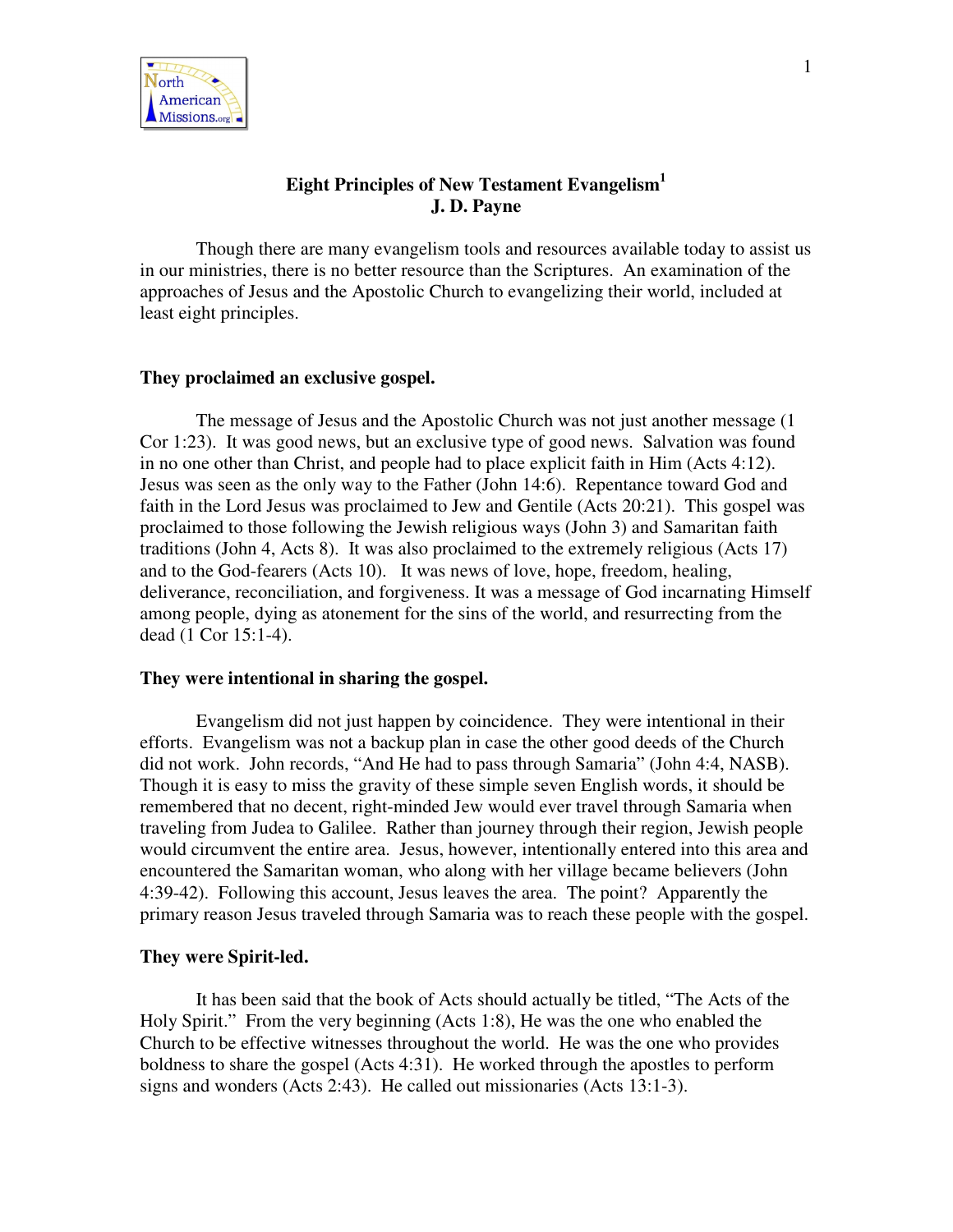

Following a great awaking in a Samaritan city (Acts 8:4-8), Philip received word from an "angel of the Lord" (Acts 8:26) to go to a southbound road leading from Jerusalem to Gaza and await further instructions. Upon his arrival, the Sprit told him to go up to the chariot of the Ethiopian who was ready to come to faith (Acts 8:29). Also, the Spirit led Peter to evangelize the household of Cornelius (Acts 10:19-20).

### **They understood the importance of culture.**

Jesus and the Apostolic Church knew about the value of culture in the communication of the gospel. For example, in Paul's Mars' Hill address, he began his message by stating what would have been a compliment to the Athenians, that they were very religious people (Acts 17:22). Continuing, he then decided to connect with his Athenian hearers, not with a passage from the Old Testament, but rather quoted freely from their own poets (Acts 17:28-29). Later, in his defense before Agrippa, Paul made certain to conduct himself appropriately as any proper orator would have before such a statesman by stretching out his hand before proceeding to speak (Acts 26:1). Being aware of the various cultures of the people to whom they were speaking allowed the early evangelists to connect with their audiences and gain a hearing.

#### **They were flexible to the context.**

Closely related to their understanding of the value of culture was the fact that the methods and gospel presentations of Jesus and the Apostolic Church varied from situation to situation. Jesus did not speak to Zacchaeus as he did to Nicodemus. Paul did not present himself in the same manner to Agrippa as he did to Lydia (Acts 16). Jesus' encounter with the Gerasene demoniac required a different approach than how he engaged the Samaritan woman. Though the gospel message did not change (Acts 20:21), the contexts required different methods of engagement and communication.

#### **They began where people were in their spiritual journeys.**

In many evangelistic encounters, Jesus and the Apostolic Church began with the people's felt needs at the moment. Since Nicodemus believed that his genealogical account was sufficient to earn God's favor, Jesus spoke of being "born again" (John 3:3). The Samaritan woman was not concerned with her heritage but rather getting water from a well; Jesus used the felt need as an opportunity to speak of "living water" (John 4:10). Philip did not begin sharing with the Ethiopian a discourse about Adam and Eve, but rather started preaching from the passage about which the man had questions (Acts 8:35).

## **They were sensitive to the fears, hurts, and concerns of others while speaking the truth in love.**

Though Jesus could have spent much time speaking about the evils of adultery and fornication to the Samaritan woman, He acknowledged her wickedness and continued on in the conversation (John 4:17-18). Jesus could have scolded and severely